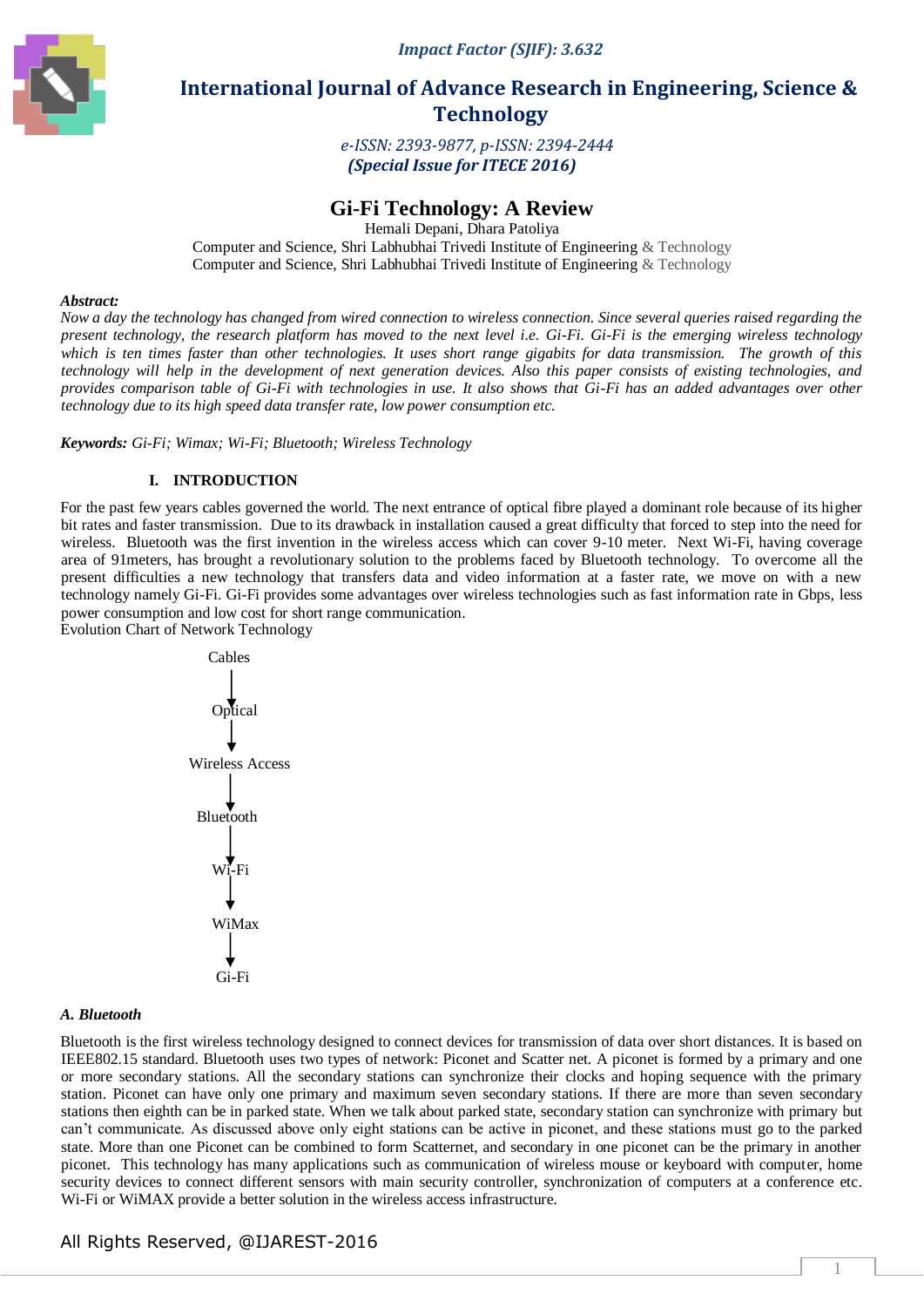# *International Journal of Advance Research in Engineering, Science & Technology (IJAREST) (Special Issue for ITECE 2016), e-ISSN:* 2393-9877*, print-ISSN:* 2394-2444

## *B. Wi-Fi*

Wi-Fi is upgraded technology of Bluetooth. It follows IEEE802.11 standard that provides secure, reliable and fast wireless connectivity. IEEE802.11 standard includes three radio technologies to transmit and receive data at high speed: IEEE802.11a IEEE802.11b and

IEEE802.11g. 802.11b standard developed in 1999 that provides the speed of 11Mbps and operates at 2.4GHz radio spectrum. 802.11a standard was developed in 2001, which provides the speed of 54Mbps and operates at 5GHz. This standard is more expensive and it is not compatible with 802.11b. 802.11g combines the feature of both standards, providing the speed of 54Mbps. It operates at 2.4GHz radio frequencies and is compatible with 802.11b.

#### *C. Wimax*

WiMAX [6] [7] is the enhance version of Wi-Fi technology. Worldwide Interoperability for Microwave Access (WiMAX) is based on IEEE802.16 standard designed to provide high speed wide area broadband wireless access. Also offers long range connectivity, high security, low power utilization and excellent quality of service (QOS). 802.16 standards have the better performance with bandwidth of 100 Mbps and low latency of 25-40ms than 802.11. It has maximum coverage area with 50kms than Wi-Fi supports only 100m. Flexibility is one of the main advantages of WiMAX technology. This technology can also operate in licensed and unlicensed spectrum. WiMAX specifies three techniques for radio link: SC-A, OFDM, OFDMA.

WiMAX is used for portable broadband connectivity, peer to peer access, varieties VAS and enterprise data service. Also has the ability to maintain dedicated links, VOIP services at a reliable and high quality speed

#### *D. GI-FI*

Gi-Fi or Gigabit Wireless Fidelity is the world's first transceiver integrated on a single chip operating at

60GHz on the Complementary Metal Oxide

Semiconductor (CMOS) process; that allows wireless audio and video data transfer up-to 5Gbps within a range of 10 meters. To transmit data wirelessly over short distances, it utilizes 5mm square chip and 1mm wide antenna, and consumes only 2mW of power. Gi-Fi technology provides many features such as easy to deployment, small form factor, enabling the future of information management, high speed of data transfer, low power consumption etc. This technology is ten times faster than Wi-Fi and it is expected revolution Networking in offices and homes by implementing high speed wireless environments.

Gi-Fi allows a full length high definition (HD) movie to be transferred between two systems in seconds. With high level of frequency reuse it can fulfil the communication needs of multiple customers within a small geographical region

# **II. WORKING**

In this technology Time division duplex (TDD) is used for transmitting and receiving. Data files are converted from IF range to RF60GHz range with the help of 2 mixers; the output is fed into a power amplifier, which feeds millimetre wave antenna.

The incoming RF signal is first converted to an IF signal at 5GHz and then to normal data ranges. To avoid leakage due to direct conversion, heterodyne construction is used for this process. The total data is transfer within few second due to availability of 7GHz spectrum.

As mentioned above millimetre wave antenna is used for this technology, which operates at 60GHz frequency (Unlicensed band). Because of this band we achieve high data rates. In unlicensed band energy propagation has unique characteristics that provide additional benefits such as excellent immunity to co-channel interference, high security and frequency reuse.

### **III. APPLICATIONS**

In Gi-Fi technology the Nitro chipset can be used to send and receive large amount of data in a variety of applications. It is intended for use in wide range of systems including personal computers, tablets and smart phones. The fast data synchronization rates of this technology enable the rapid transfer of video, bringing the wireless office closer to reality. Also have many attractive features that make it suitable for use in many places and devices. This technology can be effectively used in intervehicle communication system, ad-hoc information distribution with point to point network extension, MAC, wireless pan networks, imaging and many other applications.

Gi-Fi technology has ability to transfer gigabits of data within few seconds and therefore it can be used for huge amount of data transmission. It also can be used in broadcasting video signal and mm-Wave video signals transmission system.

#### *A. Features*

Gi-Fi has special features that solves the problems faced by the other existing technologies, and these features are discussed below:

**High data transfer rate:** data transfer rate is in gigabit wireless is 5Gbps that is 10 times faster than other technologies. The main invention of Gi-Fi is to provide higher data rate. A High-Definition movie could be transmitted to a cell phone in a very less time, and phone could then upload the movie to the personal computer at the same speed. The availability of 7GHz spectrum results high data rate.

**Low power consumption:** Gi-Fi technology transmits data with low power consumption compared to the present technology, and power consumption of it is 2mW.

**No interference:** transmits the data with 60GHz millimetres wave spectrum; giving advantages over Wi-Fi.